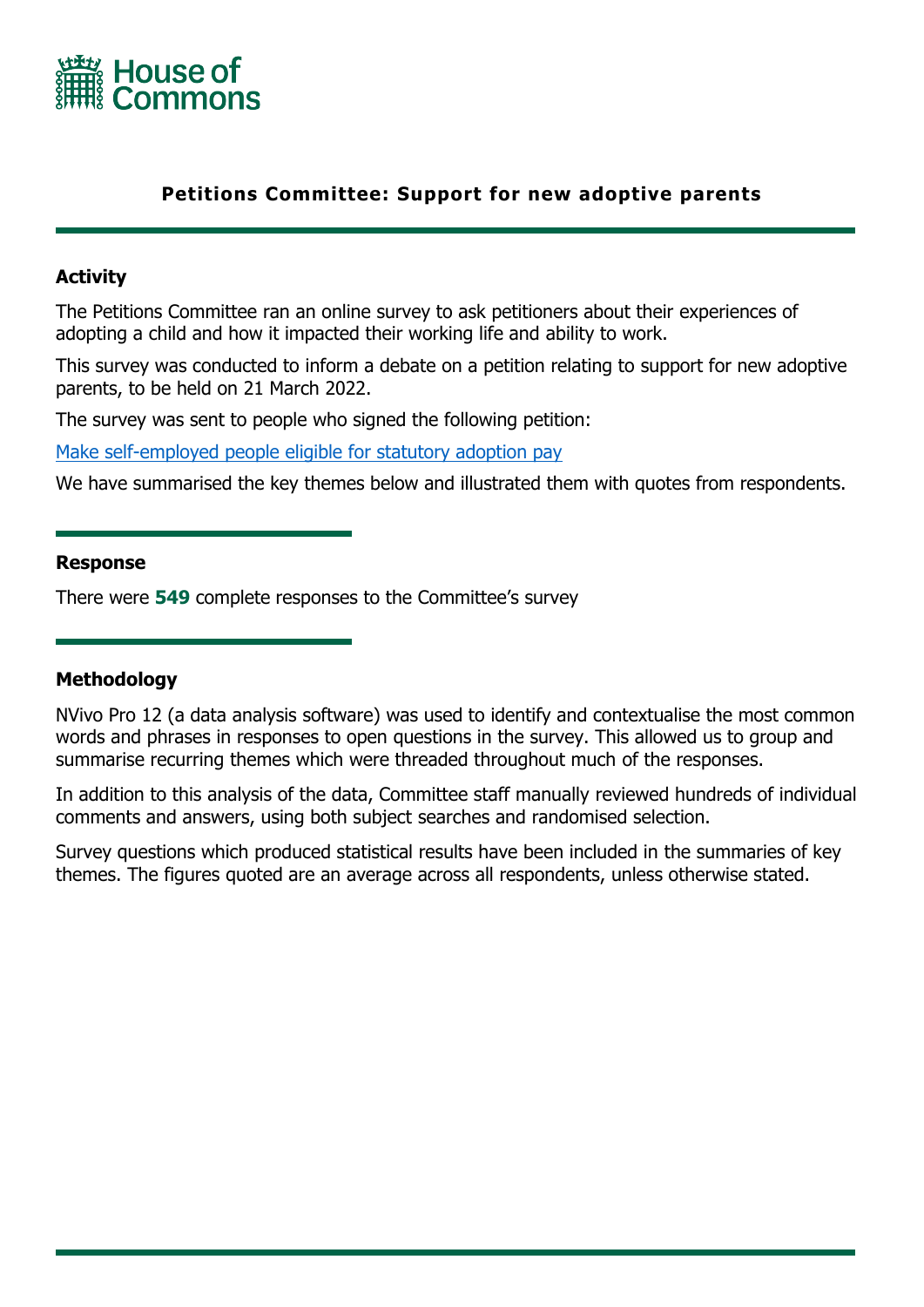## **About the respondents**

 The vast majority of respondents (90%) told us they have adopted, or are in the process of adopting, a child or children

## **Key themes:**

**Adoptive parents feel they need more time away from work to bond with and care for their child than the average birth parents**

## **Quotes:**

"I have a birth child and an adopted child. With my birth child i took a blissful period off work with reassurance that I was receiving a small amount of money each month. With my son, he came into our lives frightened, raging and damaged, we barely slept at night for well over a year and my entire family were mentally and physically exhausted, we received no financial support."

"Adoptive parenting is unbelievably demanding. It led to me having a serious breakdown in December, and has made both mine and my husband's careers impossible. It should be a full time paid job to give the kids the best possible chance after all they have been through."

"We HAVE to take maternity in order to help bond with our child and help them settle… These little legends have been through so much in their tiny life and although they are in a 'nicer' or 'safer' home, it still is not their home initially. I have to turn up for my little girl every day. She needs to see my face at the school gates, at the same time every time…"

"Adopted children come with trauma and a history of neglect and loss. They are grieving and need time to adjust and bond with you. They need a routine that is consistent and therapeutic to help them feel safe. Attachment disorder has meant our children fear being taken away again and so we can't easily leave our children with relatives or child minders. It took a whole year of being at home with them before we slowly introduced nursery. Even 6 months on, they still worry I won't turn up to get them after their 3 hr session."

### **Self-employed parents in particular feel less able to take time away from work when adopting than other parents**

- **Significantly fewer self-employed respondents** (61%) told us they **took, or plan to take, any time off work after adopting** than the other adoptive parents who responded (78%)
- Of those who did, or plan to, take time off, **self-employed parents** told us they **took a significantly shorter period off** after adopting than other adoptive parents (30% told us they took more than 9 months off, compared with 75% of the other adoptive parents who responded)
- Of those respondents who **reduced their working hours after adopting**, self-employed parents did so for **less time** than other adoptive parents (65% told us they reduced their hours over a period of more than 9 months compared with 90% of the other adoptive parents who responded)
- Self-employed adoptive parents were **far less likely to feel able to take as much time off work as they**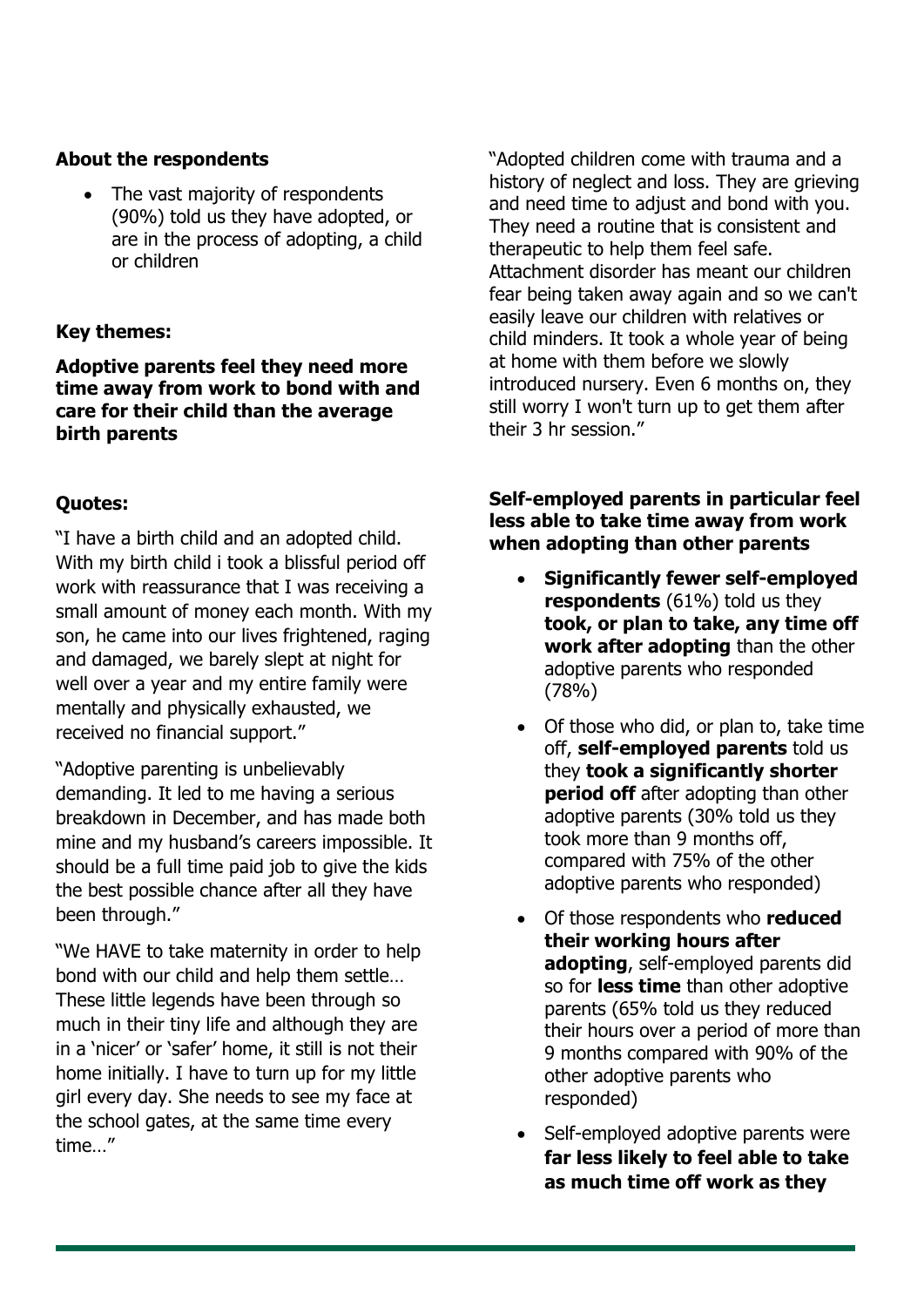**wanted** (only 13% told us they 'strongly agreed' or 'agreed' that they were able to take the time off they wanted to, compared to 65% of other adoptive parents who responded)

## **Quotes:**

"I changed jobs shortly before adopting and, as a result, could not adopt a child for the first six months in my new post, as I would not have been eligible for statutory adoption pay during this time. If I had given birth to a child during that time, I could have received 'maternity allowance' instead of SMP [Statutory Maternity Pay] however there is no adoption equivalent of this. As a result, adoptive parents are financially penalised and children are waiting longer in care."

"I absolutely could not be going through the approval process to be an adopter if I was still self employed. I earned a decent annual "salary" as a self employed community arts worker which would have been a path I could have returned to after adoption leave but we were told on enquiry that taking a year of leave was mandatory with our agency in order to build attachment, bond with the child and establish myself as the primary caregiver. I could not afford to take a year without statutory pay for some of that time."

"As s single adopter it has been very hard at times trying to meet the emotional needs of my child whilst worrying about money. My career has without doubt had to take a 'backward seat'. The transition process from foster care to adopting would have been far easier for me and my child had I not had to worry about finances."

 All adoptive parents, but particularly those who are self-employed, felt that **more financial support would have allowed them to take the time off work they would have liked**, with 95% of self-employed adoptive parents saying they 'strongly agreed' or 'agreed' that it would have allowed them to do so (compared to 84% of other adoptive parents who responded)

# **Quotes:**

"There needs to be an adoption equivalent of statutory maternity allowance. This would ensure that all new adoptive parents, regardless of their employment circumstances, were able to take the time to be intensively with their child in the early months of becoming a family."

"I would like adoption leave pay to reflect the ages of the children you adopt. While I am fortunate to qualify for adoption leave pay, that pays is the same as the mother who has given birth [however] our circumstances are completely different and the ages and needs of our children are completely different."

"Financial support to help more adopters take on sibling groups [is needed]. Many adopters would like to adopt a sibling group but can't because of financial pressures. It's a big jump to go from 0 children to financially supporting 2 or 3 children. Many children in sibling groups end up in long-term care because they can't be separated and it's incredibly damaging for those that are."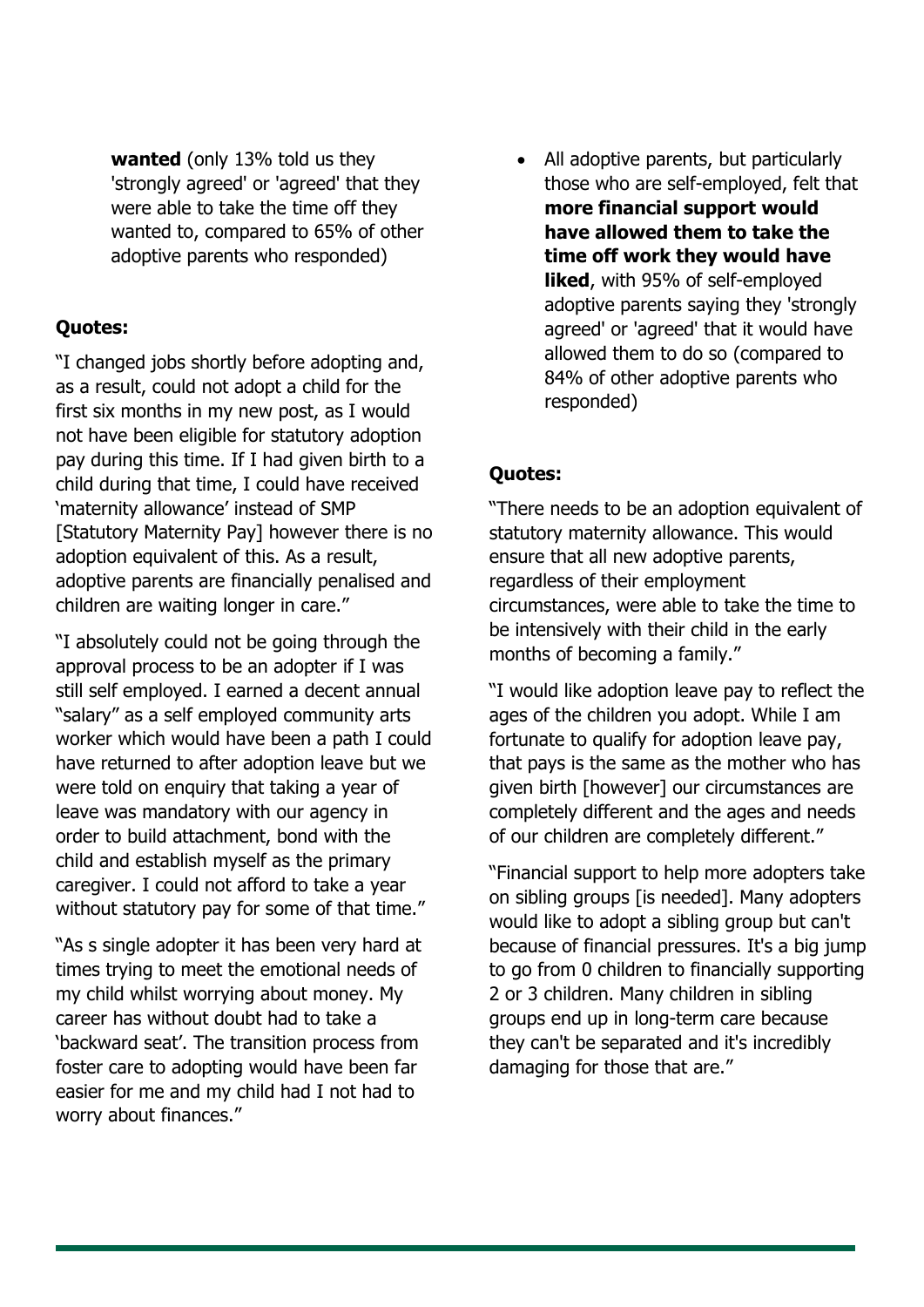### **Some adoptive parents feel undersupported compared with birth parents**

## **Quotes:**

"I would like the government to treat families through adoption as equal to those through birth. It is even more important for our children to have that time to build attachments as they have suffered such trauma. This is why adoption agencies recommend taking at least one year off work, yet the government is actively stopping people from doing that and giving our most vulnerable children the best chance."

"We went from no children to two children within a week. Birth parents have 9 months to prepare for the arrival of their child(ren). The child(ren) shares sounds etc whilst in the womb and forms some sort of bond. Adoptive parents don't have that luxury so need a longer period off work to build that bond with their child(ren) and this must be with full pay to remove the stress of financial loss."

"Caring for someone else's child who has experienced trauma even if a tiny baby is one of the hardest things to do, to help heal them and for them to feel safe. Adopters should be treated as all parents and respected for being a parent to a child who will face many challenges throughout their life."

### **The Adoption Support Fund (ASF) was welcomed as a source of financial support, but respondents felt it was in need of reform and long-term security**

 The [Adoption](https://www.gov.uk/guidance/adoption-support-fund-asf) [Support](https://www.gov.uk/guidance/adoption-support-fund-asf) [Fund](https://www.gov.uk/guidance/adoption-support-fund-asf) provides funds to local authorities and regional adoption agencies to pay for essential therapeutic services for [eligible](https://www.gov.uk/guidance/adoption-support-fund-asf#funding-eligibility) adoptive and special guardianship

order families. On 3 March 2022, the Government announced the ASF will receive [£144m](https://www.gov.uk/government/news/multi-million-pound-boost-for-new-families-as-adoptions-increase) [in](https://www.gov.uk/government/news/multi-million-pound-boost-for-new-families-as-adoptions-increase) [funding](https://www.gov.uk/government/news/multi-million-pound-boost-for-new-families-as-adoptions-increase) over the period 2022-25.

# **Quotes:**

"Access to the adoption support fund needs to be simplified […] The main block to accessing the funding is due to poor support from the local authority adoption and post adoption teams. We have had 6 different social workers over the past 12 years and have had several years with no social worker support… The ASF can only be accessed through a social worker, so this kind of disruption often means that support packages are not developed for adopted children and the available ASF is not used to help the families."

"I really hope that the Adoption Support Fund continues beyond the further 3 years that has now been agreed. However, the criteria for accessing the Adoption Support Fund is increasingly restrictive and is making it harder to access the support that is needed. It also cannot be used to fund therapeutic support for adoptive parents. I think this is a massive oversight as many adoptive parents are severely affected by the trauma of parenting traumatised children and experience burn out, compassion fatigue and vicarious trauma as a result. I have spent thousands of pounds over the years to access private therapy to support my emotional wellbeing so I can continue to parent my adopted children and meet their needs."

"Last year it took us 6 months to get any funding for support that our son needed, and now after only 4 months we are having to apply again because you have to reapply every April. It's such an enormous waste of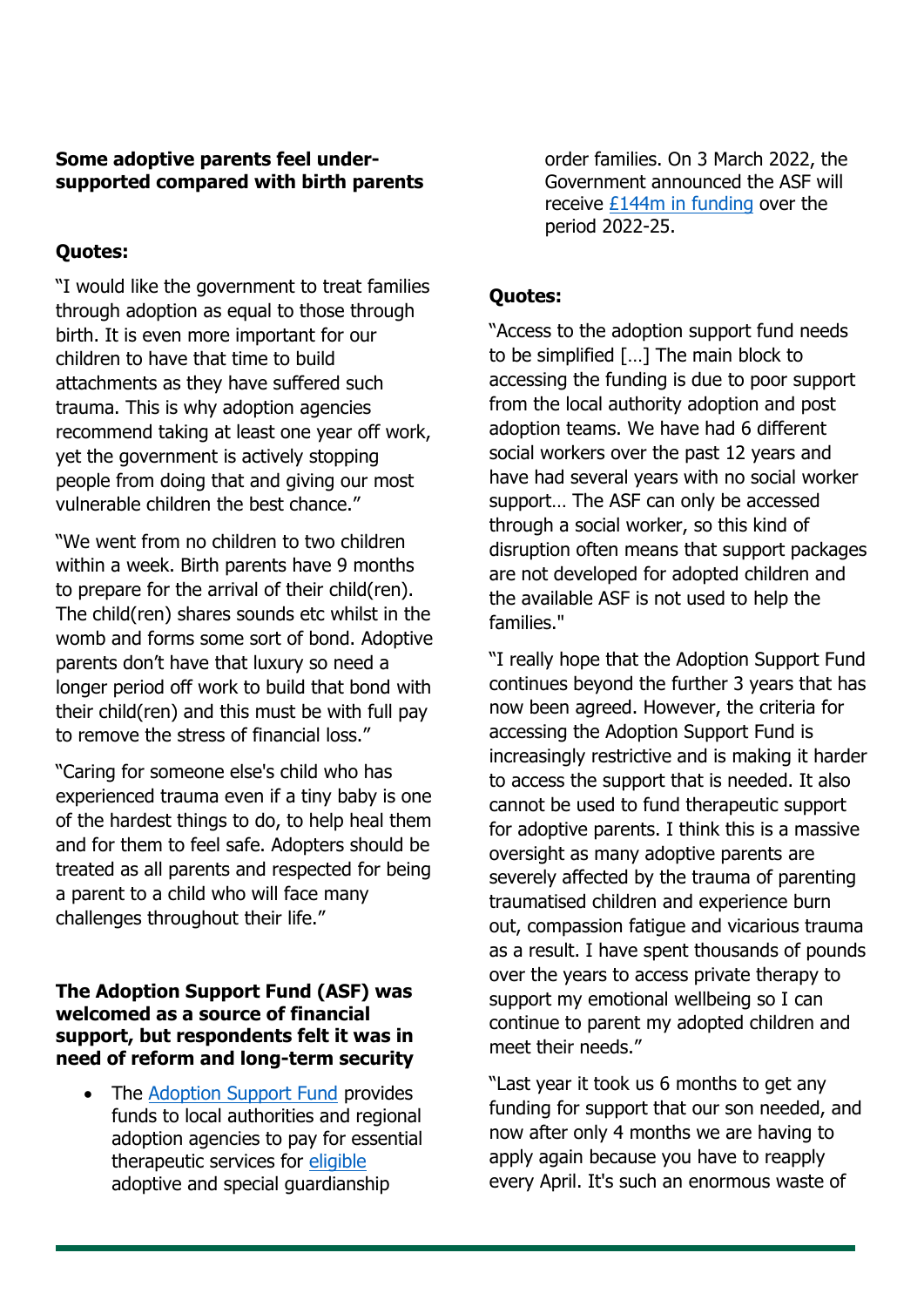time for social workers stuck completing endless paperwork and leads to problematic delays for children who need therapeutic support. Just give local authorities the money!"

### **Respondents wanted requirements for adoption support plans to be enhanced to ensure adoptive families receive the support they need**

 Local authorities are [legally](https://www.legislation.gov.uk/uksi/2005/691/made) [required](https://www.legislation.gov.uk/uksi/2005/691/made) to assess the support needs of adopted children and their adoptive families, and to prepare a 'support plan' in accordance with which adoption support services are to be provided.

## **Quotes:**

**"**An adoption support plan [is needed] before child lives with us which lists their trauma history also and [would mean] that vital therapy (which most children with Developmental Trauma from abuse need) is easy to access.**"**

"An adoption support plan that takes into account potential future needs [is needed, as is] a timeframe for post adoption needs assessments to be started and completed. The services vary too much between local authorities and it is not acceptable that there are waits of 6 months to a year (friends experience) for the needs assessment to be done so that the ASF can be applied for."

"Actual support for those caring for our most vulnerable children needs to extend beyond the basics for adopters. Many are unable to return to work due to the requirements of their child, and this is not always known before adoption takes place."

**Better-equipped support services and schools were called for, to recognise and address the impact of trauma on adopted children**

### **Quotes:**

"Better funded support services post adoption [are needed]. A recognition that children do not recover easily or even at all from the early trauma they experience and this has life long consequences for them. Families need more support… and it's cheaper to provide that in adoptive placements than in long term foster care, adult mental health or prison."

"Better access to specialist mental health support for adopted children and adoptive parents alike [is needed]. Health visitors seem to have very little knowledge of childhood trauma and how this impacts child development."

"More training for all professionals [is needed], particularly teachers so they understand the ongoing impact of early trauma and pre natal alcohol on children's development. More support workers in schools. Joined up services between education, health and social work so adoptive parents receive help when it is asked for. Ongoing support for adopted young people post 18 as they have a lot of catching up to do in their development due to their pre adoption experiences."

"[There needs to be] recognition of the trauma that adopted children have gone through in order to be adopted. Their experiences will have adverse affects that may impact them for many years, with most requiring significant additional long term support. Adoptive parents willingly take on this responsibility when choosing to adopt, but there is a lack of recognition of this.